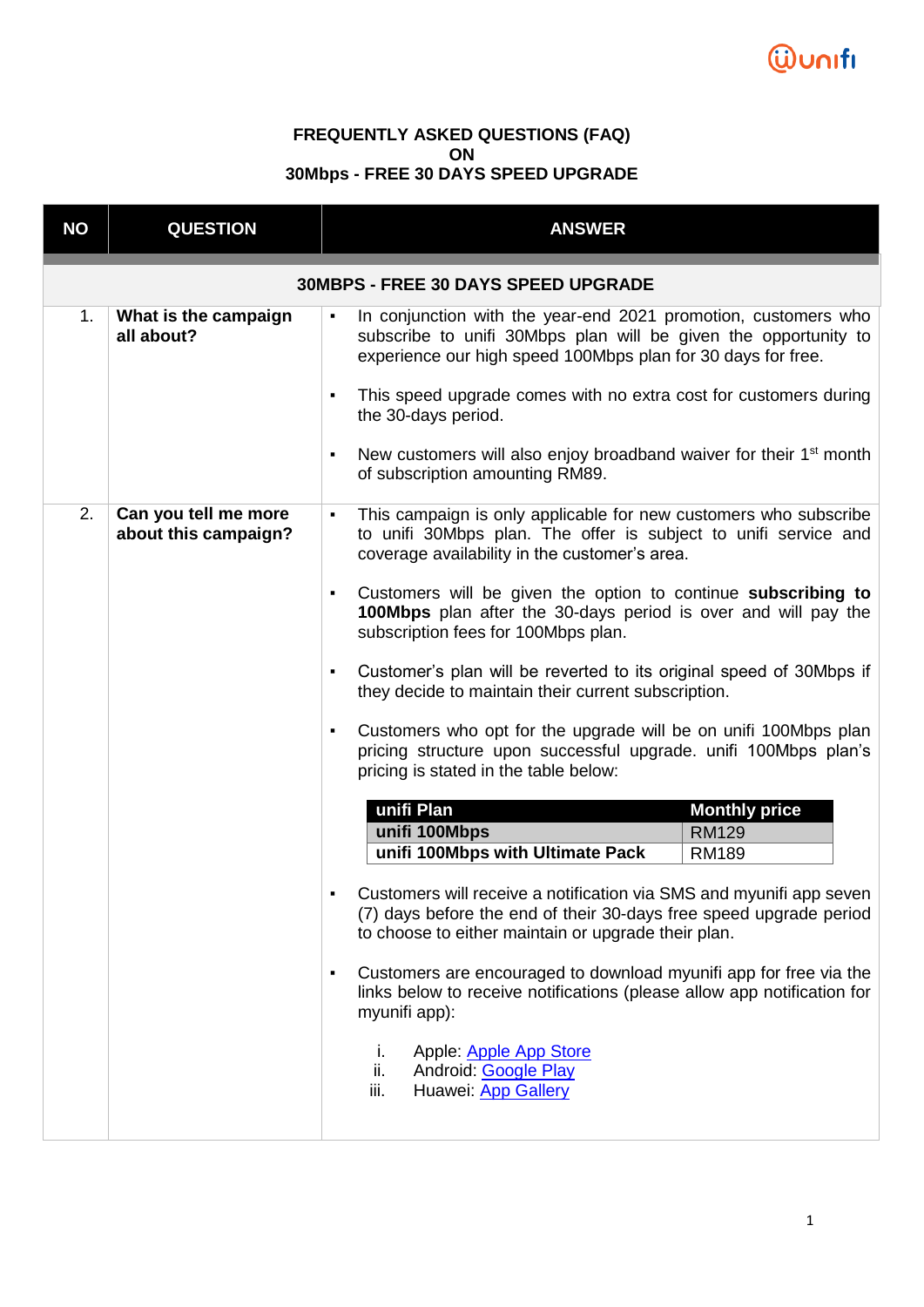

| 3.   | Who is eligible for this<br>campaign?                                                                                                         | New unifi Home customers who subscribe unifi 30Mbps<br>$\blacksquare$<br>Existing unifi Lite (Streamyx) customers who upgrade to unifi<br>$\blacksquare$                                                                                                                                                                   |
|------|-----------------------------------------------------------------------------------------------------------------------------------------------|----------------------------------------------------------------------------------------------------------------------------------------------------------------------------------------------------------------------------------------------------------------------------------------------------------------------------|
|      |                                                                                                                                               | 30Mbps                                                                                                                                                                                                                                                                                                                     |
| 4.   | Where can I subscribe<br>this promotion?                                                                                                      | Customer may walk-in to the nearest TM outlets nationwide:<br>$\blacksquare$<br><b>TMpoint</b><br>$\circ$<br><b>TM Resellers</b><br>$\circ$<br><b>TM Authorized Dealer</b><br>$\Omega$<br>Subscribe via digital channel:<br>٠<br>unifi Portal<br>$\Omega$<br>Call 100 (press 4):<br>٠<br>TM Sales Centre (TMSC)<br>$\circ$ |
| 5.   | How long is the<br>campaign period?                                                                                                           | This year end promo is extended until further notice. Subscribe now<br>$\blacksquare$<br>to enjoy this promotion.                                                                                                                                                                                                          |
| 6.   | When will the FREE<br>speed upgrade take<br>effect?                                                                                           | Customers will enjoy the FREE speed upgrade to 100Mbps for 30<br>$\blacksquare$<br>days upon successful unifi installation. The higher speed can be<br>enjoyed immediately with the whole family!                                                                                                                          |
| 7.   | <b>Currently, unifi's speed</b><br>is capped at 30Mbps at<br>my condominium. Can<br>I still request for an<br>upgrade under this<br>campaign? | Stay tuned. When your area is ready for our upgrading exercise, you<br>$\blacksquare$<br>will get notifications on new campaigns and offerings from TM. Thank<br>you for your support.                                                                                                                                     |
|      |                                                                                                                                               | <b>DURING THE FREE 30-DAYS SPEED UPGRADE</b>                                                                                                                                                                                                                                                                               |
| 8.   | What if I did not receive<br>any SMS that my Speed                                                                                            | You may download myunifi app and check your subscription plan.<br>٠                                                                                                                                                                                                                                                        |
|      | upgrade trial is about to<br>end?                                                                                                             | You may also reach out to our agents via www.unifi.com.my/chat to<br>$\blacksquare$<br>ask about the status and we will send you the SMS to your registered<br>mobile phone number.                                                                                                                                        |
| 9.   | Will there be any<br>additional charges for                                                                                                   | No. This speed upgrade comes with no extra cost for customers<br>$\blacksquare$<br>during the 30-days period.                                                                                                                                                                                                              |
|      | this campaign?                                                                                                                                | Customers will be billed accordingly for any add-on services<br>$\blacksquare$<br>subscribed during the free speed upgrade period.                                                                                                                                                                                         |
| 10.1 | <b>Before offering the</b><br>FREE speed upgrade,<br>will TM verify the speed<br>capacity at the<br>premise?                                  | Yes, we will check the network capacity of the customer's area and<br>$\blacksquare$<br>premise before offering the FREE speed upgrade.                                                                                                                                                                                    |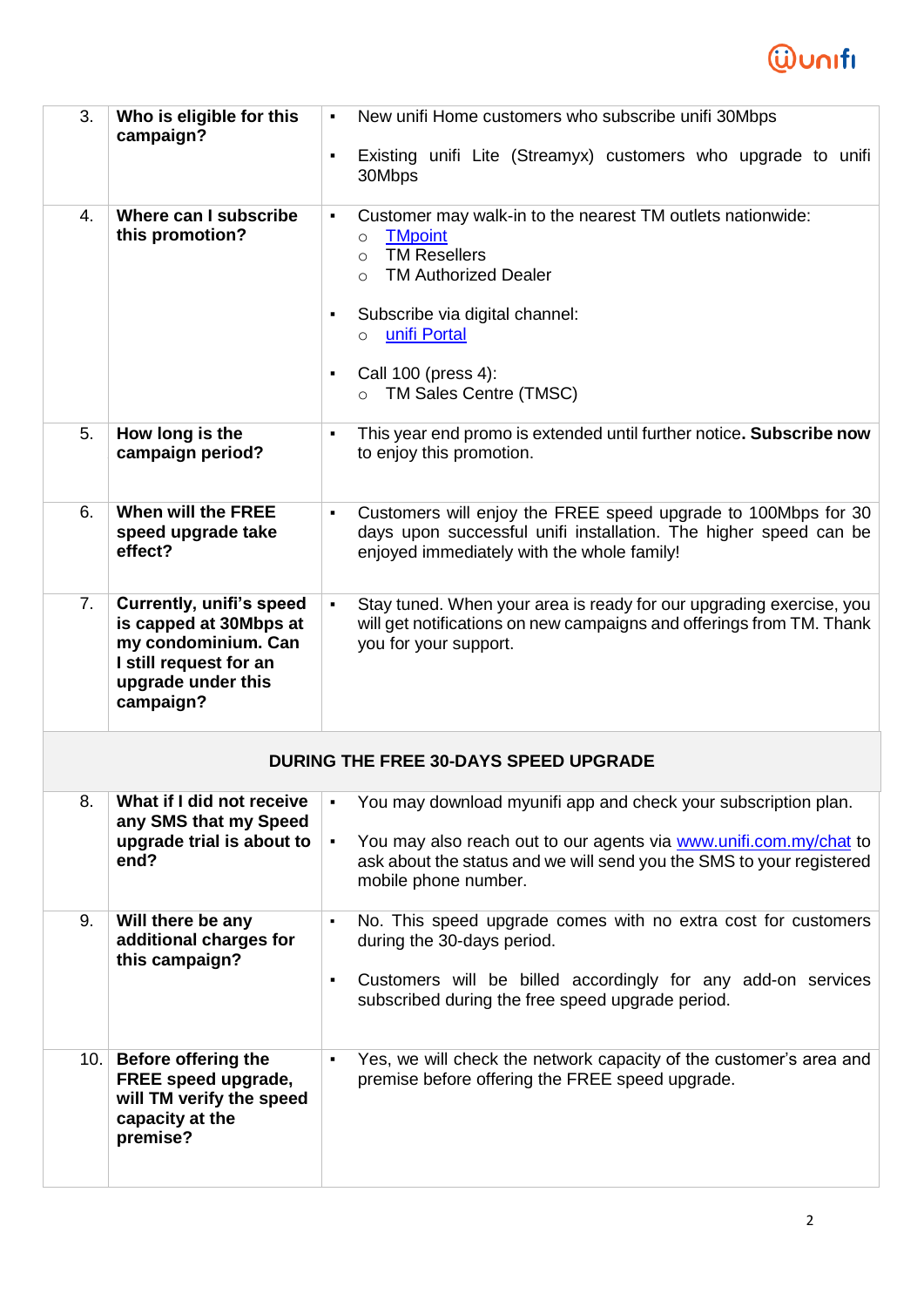

| 11.                                  | How can I validate my<br>current speed?                                                                  | Once your unifi account has been activated, you can perform a speed<br>$\blacksquare$<br>test via unifi Speedtest - Test Your Internet Speed<br>To be able to fully utilise your upgraded speed, please perform the<br>speed test using a LAN cable (CAT5/CAT6) and ensure your<br>laptop/PC network adapter can support high speed connection.<br>If you are using a mobile phone/tablet/laptop or any smart device,<br>$\blacksquare$<br>please note that not all smart devices can support dual band Wi-Fi<br>5Ghz spectrum capabilities. Typically, your internet speed will be<br>slower if your device does not support the 5Ghz spectrum. |  |  |  |  |
|--------------------------------------|----------------------------------------------------------------------------------------------------------|--------------------------------------------------------------------------------------------------------------------------------------------------------------------------------------------------------------------------------------------------------------------------------------------------------------------------------------------------------------------------------------------------------------------------------------------------------------------------------------------------------------------------------------------------------------------------------------------------------------------------------------------------|--|--|--|--|
| 12.                                  | If I am satisfied with the<br>new speed, how do I<br>upgrade from my<br>current package?                 | You can opt in to the higher speed via a link in the SMS and<br>$\blacksquare$<br>myunifi app notification that will be sent to you 7 days before the<br>end of the 30-days period.<br>The SMS sent will be as per the example below:<br>$\blacksquare$<br>RM0 unifi: Your FREE SPEED UPGRADE is ending soon! Your<br>broadband speed will be reverted to 30Mbps in 7 days. Continue<br>at 100Mbps here <i>i.unifi.my/30upgrade100</i>                                                                                                                                                                                                           |  |  |  |  |
| AFTER THE FREE 30-DAYS SPEED UPGRADE |                                                                                                          |                                                                                                                                                                                                                                                                                                                                                                                                                                                                                                                                                                                                                                                  |  |  |  |  |
| 13.                                  | What will happen to<br>my speed after the 30-<br>days period?                                            | If you do not agree to upgrade or do not respond to the notification<br>$\blacksquare$<br>(received via SMS or myunifi app), your speed will be automatically<br>reverted to the original plan's speed, which is unifi 30Mbps.<br>If you agree to upgrade and proceed to submit your application via<br>٠<br>the link given in the SMS notification or myunifi app, your speed will<br>be upgraded to unifi 100Mbps plan and the new price plan will be<br>reflected in your next bill.<br>Your submission of interest to upgrade is deemed confirmed and<br>cannot be modified anymore.                                                         |  |  |  |  |
| 14.                                  | When will my 100Mbps<br>plan be activated after<br>I opt to upgrade my<br>speed?                         | Your new speed plan will be activated within 7 days after the end of<br>$\blacksquare$<br>your FREE 30-days period.                                                                                                                                                                                                                                                                                                                                                                                                                                                                                                                              |  |  |  |  |
| 15.                                  | Will I receive any<br>notification on the new<br>package plan?                                           | You will receive an SMS from the short code 66555 informing you of<br>the successful speed upgrade.<br>The SMS sent will be as per the example below:<br>$\blacksquare$<br>RM0 unifi: Good news! Your broadband speed has been successfully<br>UPGRADED to 100Mbps! Download myunifi app for everything unifi<br>now i.unifi.my/downloadmyunifi                                                                                                                                                                                                                                                                                                  |  |  |  |  |
| 16.                                  | Is my subscription<br>subjected to a new 24<br>months' contract if I<br>choose to upgrade to<br>100Mbps? | Your 24-months contract period will continue and will not be<br>Д.<br>refreshed.                                                                                                                                                                                                                                                                                                                                                                                                                                                                                                                                                                 |  |  |  |  |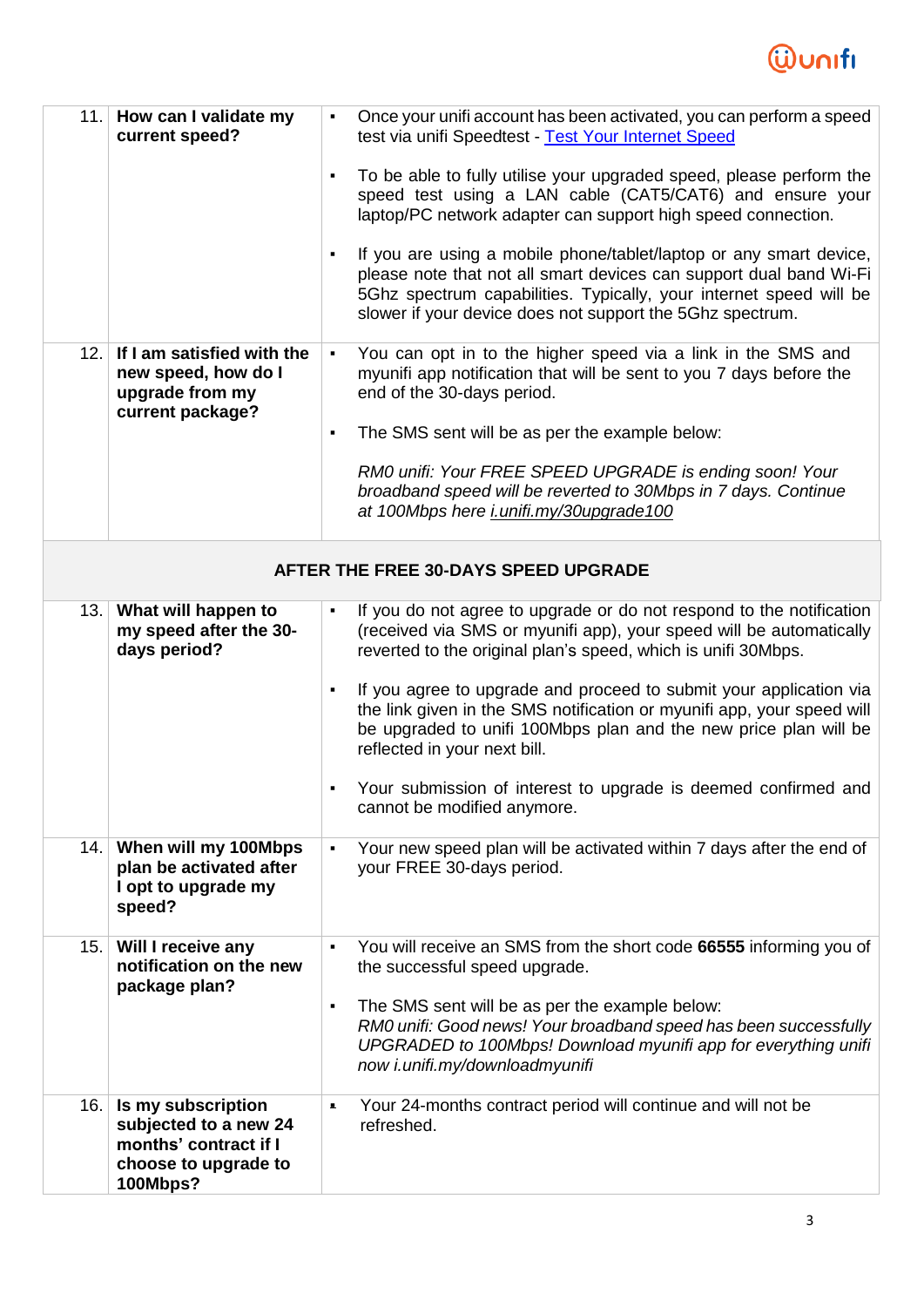

| 17.  | I prefer to subscribe to<br>a higher speed than the<br>one offered to me under<br>this campaign. Is that<br>possible?                  | Absolutely, you can upgrade to a higher speed than the speed<br>$\blacksquare$<br>offered under this speed upgrade exercise.                                                                                                                                                                                                                                                                                                                                                                                                        |
|------|----------------------------------------------------------------------------------------------------------------------------------------|-------------------------------------------------------------------------------------------------------------------------------------------------------------------------------------------------------------------------------------------------------------------------------------------------------------------------------------------------------------------------------------------------------------------------------------------------------------------------------------------------------------------------------------|
|      |                                                                                                                                        | You can simply upgrade your speed plan via myunifi app or walk in<br>$\blacksquare$<br>to the nearest TMpoint.                                                                                                                                                                                                                                                                                                                                                                                                                      |
| 18.  | Once upgraded, what<br>will happen to my other<br>add-on services i.e.<br>voice plan?                                                  | Don't worry, the other services remain unchanged. There will be no<br>$\blacksquare$<br>changes to the contract of your add-on services.                                                                                                                                                                                                                                                                                                                                                                                            |
| 19.  | What happens if I did<br>not respond within 7<br>days?                                                                                 | Your plan will be reverted to the 30Mbps plan if you do not respond<br>$\blacksquare$<br>to the SMS or myunifi app notification.                                                                                                                                                                                                                                                                                                                                                                                                    |
|      |                                                                                                                                        | Fret not, you can easily upgrade your speed plan via myunifi app or<br>$\blacksquare$<br>walk in to any TMpoint even after the 30-days FREE speed upgrade<br>period.                                                                                                                                                                                                                                                                                                                                                                |
|      |                                                                                                                                        | <b>BILLING</b>                                                                                                                                                                                                                                                                                                                                                                                                                                                                                                                      |
| 20.1 | Will my bill be pro-rated<br>for the month when the<br>upgraded speed takes<br>effect?                                                 | Yes, if you agree to be upgraded, your bill for the month when the<br>п.<br>upgrade takes effect will be pro-rated. In the subsequent months, you<br>will only be charged based on your new subscription fees.                                                                                                                                                                                                                                                                                                                      |
| 21.  | How will my bill look<br>like when I subscribe to<br>this campaign?                                                                    | You will see two (2) types of charges in your first unifi bill:<br>$\blacksquare$<br>1. Full month charges of broadband package waiver based on 30<br>days from the 1st Billing Date.<br>2. Pro-rated charges based on unifi activation date and Billing<br>Period date.                                                                                                                                                                                                                                                            |
|      |                                                                                                                                        | <b>TERMINATION</b>                                                                                                                                                                                                                                                                                                                                                                                                                                                                                                                  |
| 22.  | <b>If</b><br>decide<br>not<br>to<br>unifi<br>continue<br>my<br>subscription within the<br>30 days, how do I cancel<br>my subscription? | To cancel the subscription, customers need to walk in to any<br>TMpoint within 30 days of the subscription.<br>Customers are strongly advised to return all equipment upon<br>٠<br>cancellation to avoid being charged with early termination fee.<br>The equipment that should be returned are those provided during<br>٠<br>installation:<br><b>Residential Gateway (RG)</b><br>i.<br>ii.<br><b>Broadband Termination Unit (BTU)</b><br>If you fail to return the items, you will be charged with a penalty fee<br>٠<br>of RM500. |
|      |                                                                                                                                        | If you have subscribed to any Value Added Services (VAS), you will<br>be charged with the penalty fees of that particular VAS.<br>If you are subscribing to the All in One plan, you will no longer enjoy<br>٠<br>unifi Mobile at RM59 per month when you terminate your unifi Home<br>account, and the price will revert to RM79 per month.<br>Kindly note that termination for unifi Home and unifi Mobile will need<br>٠<br>to be done separately.                                                                               |